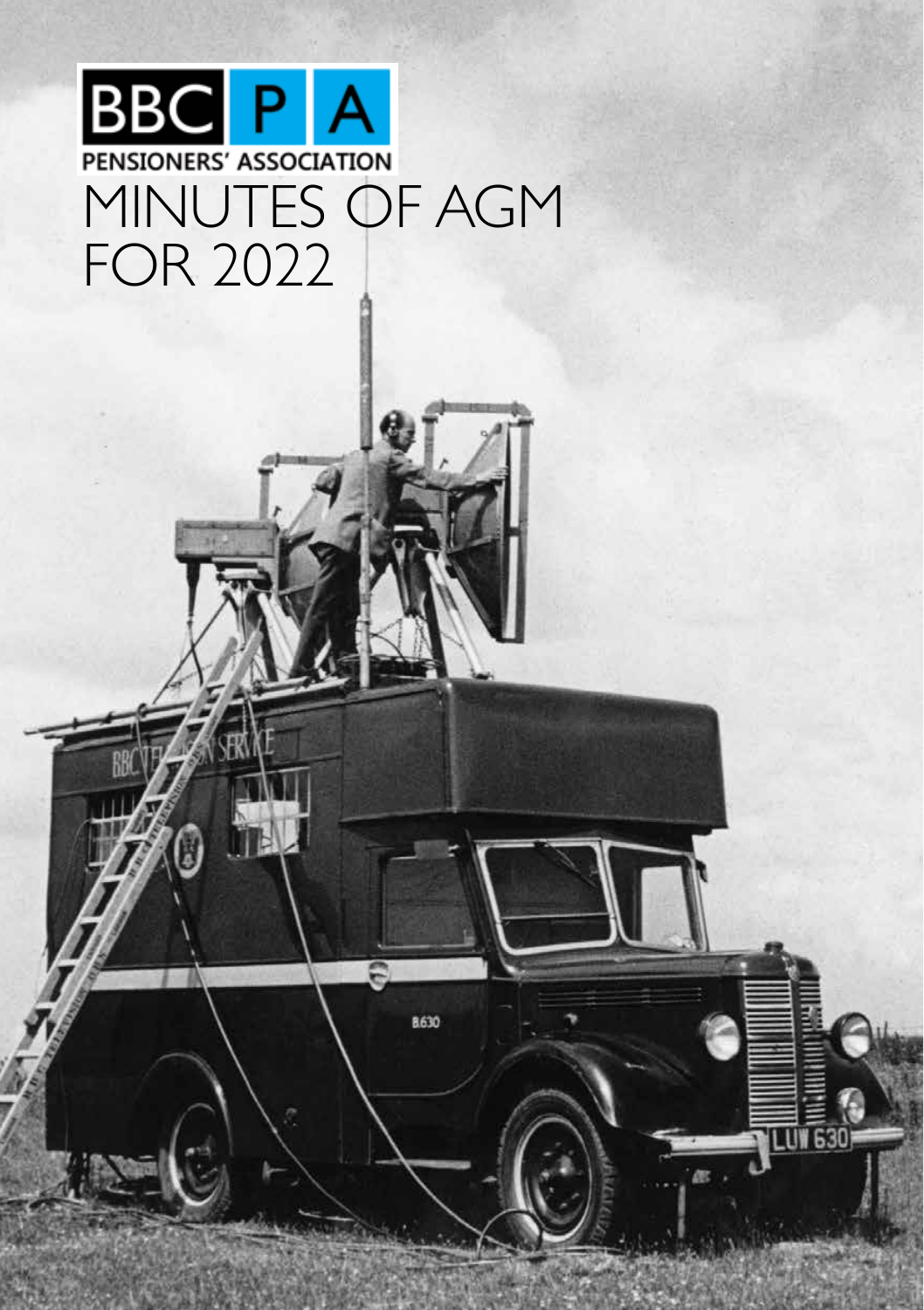# How it all Began

#### **Guglielmo Marconi**

In 1894, the young Italian inventor Guglielmo Marconi began working on the idea of building long distance wireless transmission systems

With these improvements the system was capable of transmitting signals up to 2 miles (3.2 km) and over hills. Marconi's experimental apparatus proved to be the first engineeringcomplete, commercially successful radio transmission system.

Marconi's apparatus is also credited with saving the 700 people who survived the tragic Titanic disaster.

In 1898, Marconi opened his "wireless" factory in the former silk-works at Hall Street, Chelmsford, England, employing around 60 people..

Marconi would go on to win the Nobel Prize in Physics in 1909.



Marconi's first transmitter incorporated a monopole antenna. It consisted of an elevated copper sheet (top) connected to a Righi spark gap (left), invented by Agusto Righi in the 1890s, powered by an induction coil (center) with a telegraph key (right) to switch it on and off to spell out text messages in Morse code.

Report compiled by Carol Owens Cover: OB Coms vehicle 60's

#### **CREDITS PICTURES**

Produced by Christina Hamilton Back Cover: Marconi's first transmitter Designed by Albert Barber **All other Photos by Jonathan Smith** 

# Minutes of the AGM 2022



# 1. Opening of the meeting and Chairman's welcome

Chairman Albert Barber welcomed all attendees to the meeting, both those in the venue at Friends Meeting House and those online. Last year's AGM had worked well in this hybrid format, with members from across the country able to join online. He welcomed Darren Smart, Communications and Engagement Manager Cardiff. One of his responsibilities is Prospero. Thirty-five members plus the Committee attended in person, with 227 watching the live stream.

### 2. Minutes of the AGM held on 5th October 2021

The Chairman said that it was only 6 months since the last AGM at which James Duberly had spoken about the BBC Pension Trust Ltd. fund management. This time Catherine Claydon gave a brief view of the Scheme. Robert Seatter, Head of BBC History, also spoke about the BBC Centenary.

In addition, Albert had obtained signed copies of Professor David Hendy's book, "The BBC: A People's History", which were on sale for £25 each.

# 3. Chairman's Annual Report 28th April 2022

The continuing success of Zoom Committee meetings, which also save on travel costs, meant that the team were continuing with them and is now planning fewer meetings in Broadcasting House. The Committee is focussed on supporting pensioners, saving them money, and celebrating our joint legacy and heritage. The Association also brings ideas and people together. There are links to the BEHP via Sue Malden, BECTU, Tech Ops reminiscences via member Bernie Newnham, and representatives of the National Federation of Occupational Pensioners, Silverline, Age UK, and other pensioner groups. The phone line and voice-mail, which Sue Malden monitors provides support, sympathy in bereavement, and other queries about pensions. Christina Hamilton edits the monthly Newsletter and website. Leslie Huss-Smickler the Pensioner-Elected Trustee is also on the Committee. Thanks to the recent replies to our letter to members the database is fairly accurate in posting mailings and the Monthly e-mail newsletters.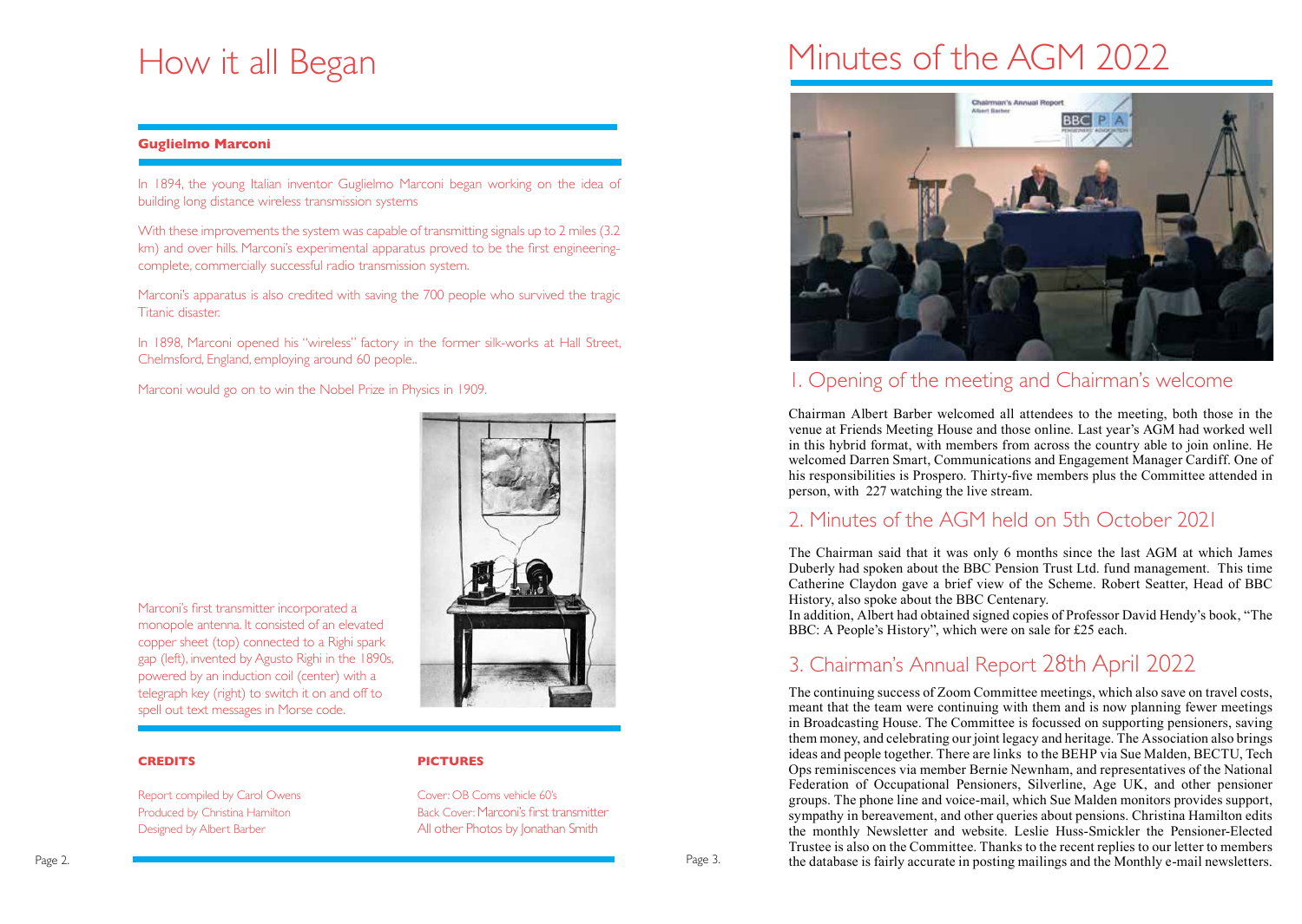*\*VLV works to promote high quality broadcasting which maintains the democratic and cultural traditions of the*  UK. The VIV *supports the independence, integrity and secure funding of the BBC and the work of broadcasters and programme makers who demonstrate commitment to the principles of public service broadcasting.*

We produce the AGM Annual Report which is online and posted to members as is the Christmas Newsletter, which from feedback is much appreciated. Carol Owens is a link with the Royal Television Society, and, incidentally, takes records of our Committee meetings. The Association is not political but keeps in touch with changes in the Media. The Chairman is a member and attends the Voice of the Listener and Viewer (VLV)\* meetings, which are more political. The Voice of the Listener and Viewer recently featured a presentation by DG Tim Davie. Speakers have included David Attenborough, MPs and other notables in the media and Politics. The Association is unique in that it brings different elements together in connections from Pension matters to Personal Welfare, the Media and Pensions. The Association also has a good relationship with the BBC Pensions Trust with its CEO John Cullen and its Chair, Catherine Claydon. We also have good relations wth the BBC Pensions & Benefits Centre in Cardiff who administer payments in conjunction with the Trust, The BBC Visitor Scheme and the BBC itself. This means our relationship with them is helpful and constructive to members. It has been a help to members when otherwise they may not know who to talk to when the excellent Phone service in Cardiff is not appropriate. The Committee hopes to plan an Event later in the year celebrating the camaraderie of the BBC. It will be at a London venue. The Committee has considered re-starting Regional meetings although they had had poor attendance except when linked with other groups such as reunion lunches. One in Glasgow earlier had worked well.

*https://www.vlv. org.uk*

We know that BBC's legacy extends to the English language, for example Goon Show words such as "needlenaddlenoo!" David Attenborough and the NHU's impact on the environment; Morecambe and Wise on entertainment. Radio audience numbers are currently high, with BBC News respected throughout the world. To remember the past and look to the future the Association has a wider mission to build more connections, including our 100 Voices. The Chairman thanked the Committee for their ideas and commitment in Zoom meetings once a month over the past two years, with an Action Tracker and the Minutes, by Committee member Carol Owens, which help to keep the team on course. The Committee is not a full-time job, but it's busy.

#### 4. Treasurer's report

Treasurer Alan Bilyard was unable to attend the meeting as he was not well, but the Chairman wished him well and read out a letter from him:

*"My apologies for my absence today due to incapacity but I hope the meeting goes well and that everyone will enjoy being together again. I will join other members watching the meeting on-line.*

*"We would like to thank all members for their continued support and payment of subscriptions especially during the last difficult couple of years. The accounts have now been audited, distributed and printed in the AGM booklet (page 4) which has been sent to every member.*

*The figures are similar to the last couple of years and I am pleased to say that they are in a healthy state." - Alan Bilyard* 

|         | In summary:                                 |                         |         |         |
|---------|---------------------------------------------|-------------------------|---------|---------|
|         | Income for the year ended 2021 was          | £26,254                 |         |         |
|         | <b>Expenditure for 2021 was</b>             | £21,005                 |         |         |
|         | Leaving a surplus for the year of           | £ $5,249$               |         |         |
|         | <b>Bank Balances at close of 2021 were:</b> |                         |         |         |
|         |                                             | Current account £23,181 |         |         |
|         |                                             | <b>Provision</b>        | £44,785 |         |
| Page 4. |                                             | Total at bank           | £67,966 | Page 5. |
|         |                                             |                         |         |         |

Travel and accommodation costs were low, but printing was up. Alan saw no need for a rise in subscriptions as the account had a healthy balance overall. The last mailing had included a useful form regarding membership payments which has been successful. Chairman Albert asked for members to propose adoption of his report and the Treasurer's report.

> **Adoption of Items 3 and 4: Proposed by: Bill Douglas Seconded by: Jean Nunn Approval: Unanimous**



*Leslie Huss-Smickler and John Cullen C.E.O. BBC Pension Trust Ltd.* 

### 5. Matters arising and Questions:

A member asked whether the Committee knew about the events at Riverside Studios, with photo displays and a series of lectures? Albert said he did know, and incidentally the Committee is negotiating to hold an Event there. He had been asked about the "On Air Sign" as Riverside were unclear what it looked like at Riverside Studios when the BBC were there. A member went to see the unveiling of the plaque, commenting that Riverside has interest in its heritage of the BBC. There have been lectures on Verity Lambert, Dr Who etc. Albert said he was in contact with Matt Irvine about Dr Who. David Allen said there used to be a plaque one foot above ground saying *"No performing animals or children beyond this point".* There was a question about the auditor for the Association Accounts, and this was later clarified as having been Lawrence Symonds, to be noted in these minutes. The final question was about membership numbers, which are just over 2000, with 1500 able to access Mailchimp and the other 500 not on email. Albert said it was great to see so many people at today's meeting, and online.

### 6. BBCPA Members Offers.

Leslie Huss-Smickler gave a detailed presentation on the Offers available to members. He opened by saying that one discount can actually cover the entire cost of membership, and it is always worth checking the website for current rates and codes.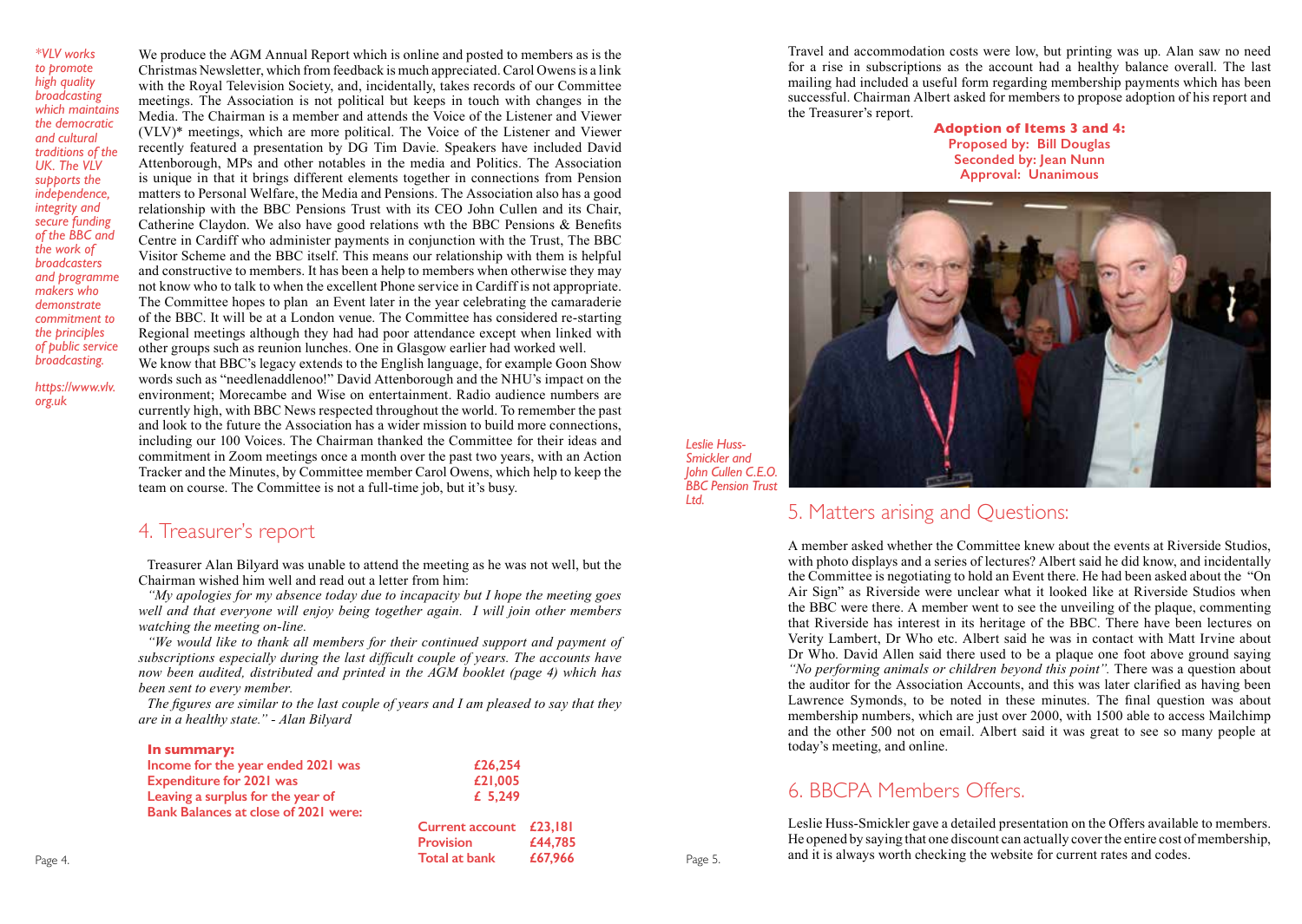#### **Discounts and offers mentioned as available to members:**

For a full list of current offers visit the Members area of the website: www.bbcpa.org.uk

- **CCIS** Car insurance, contents and building insurance, and travel insurance, but different from the BBC 50 Plus Travel insurance offer. There is a dedicated phone line to provide quotes, with no set-up fee or charge for mid year changes. CCIS is a non-profit organisation with income donated to charities.
- **CSSC** Part funded by the Cabinet Office, for a monthly subscription of £4.05 members can benefit from a wide variety of benefits, including free and unlimited access for two adults and up to 6 children to all English Heritage, Welsh Cadw and National Trust for Scotland sites, Kew Gardens for the member and up to 3 children, with the 2nd adult paying half price, discounts at selected high street shops and supermarkets (including online), a free Taste Card and much more.
- **CostCo** A favourite feature, as a members-only warehouse like a large department store but at wholesale prices. BBCPA Members are Eligible for Costco membership - a membership only warehouse offering a wide range of products at wholesale prices.

**Cotswold Outdoor** 10% discount on full priced items.

- **Hospital and Medical Care Association** Private Medical Insurance at group rates of premium. Plus 5% off the first year's premium.
- **Fred Olson** 10% off the first cruise and 5% of subsequent cruises. These discounts are in addition to any other discounts offered by Fred.Olsen Cruises.
- **Mirthy** Over 100 live online events each month and more than 250 recorded online events - suitable for the over 65s. Basic membership costs £2.99 per event; Unlimited membership costs £4.99 per month and gives unlimited access to all events. Some events are free to non-members. There is a free three months unlimited membership trial offer.
- **Hotpoint Priviledge** A members only purchase club where members can purchase Hotpoint, Indesit and Whirlpool appliances at substantial discounts, with free delivery
- **Radio Times** A six month subscription to Radio Times for £49 (£1.88 per issue). Renewal subscriptions at the same price, provided accessed through dedicated phone line.\*

**Roberts Radio** 10% discount off full priced items.

- **Ruark Radio** 10% discount off full priced items.
- **Rohan** 10% discount off full priced outdoor clothing and equipment.
- **Simply Health** A Health Cash Plan giving cashback on dental, optical, physiotherapist, chiropody and other health related services. It includes unlimited 24/7 online video GP appointments and 24/7 counselling and advice service.
- **Travel Insurance** This is an annual Travel Insurance for members over age 50. There is no declaration of medical condition required but members must be "fit to travel". Once a scheme member there is no upper age limit, provided cover is not lapsed.

The Chairman thanked Leslie and said members get great value from the discounts. Leslie said if anyone knew of other organisations where we might get discounts for our members to get in touch with him. https://bbcpa.org.uk/contact

### 7. Comments and Questions:

There was a question from a member who had been phoned the day before and told to set up direct debit. Leslie advised checking the website for the number, and if more than £49 is taken to let us know. Another member said he gets charged annually for Radio Times and does pay by direct debit. Leslie cautioned that they might be paying more, and to check carefully. Someone else said you could get Radio Times free if you joined and were able to pick a copy each week from the BBC Club West 1 Club.

# 8. 100 Voices Project and 9. 100 Objects

David Allen explained that anyone can contribute to 100 Voices, and members should look at the website page which has featured recordings @ https://100voices.bbcpa. org.uk/ We are half way through the 100. The search facility enabled by YouTube's automatic subtitle transcription is very powerful, opening up the Collection. David played a selection of clips, the first from Sheila Innes who talked about the World Service and Polish staff cutting their ties off and setting scripts on fire. There was a clip from Neville Withers in Film Traffic, about meeting Richard Dimbleby and Paul Fox in a narrow Lime Grove corridor. Finally, the unmistakable voice of David Attenborough talked about his initial application rejection, then first training lecture with chalk circles on a blackboard and no access to studios. David Allen asked for anyone who was interested in contributing to get in touch, regardless of location: interviews have been recorded as far away as Shetland. Some are surprising, like the woman who painted scenery and did court portraits. Let us know via the website or in the meeting.

#### 9. Motions and questions

There were no new motions or further questions from members at this point. Albert Barber said he hoped that the meeting attendees had got the picture of a Committee that was moving on, using members' suggestions to help make us even better, and create an image to be proud of.

# 10. Election of Committee 2022-23 *\**

#### **The Committee Stands Down The Committee's proposed re-election was put to the membership. Proposed by: Robin Hall Approved: Unanimous**

*The Constitution requires that members of the Committee stand down and may offer themselves for re-election.*

# 11. Questions:

There was a question about a member Don Smith\*, and whether anyone had heard from him as the member was concerned for his welfare. Bernie Newnham said that as far as he knew, Don was OK but had no recent information. There was a further question about Maurice Maguire, and Albert reported that he was taking Royal College of Organist's exams but might return to the Committee at some point. This marked the end of the formal AGM business.

END OF AGM BUSINESS **BREAK FOR TEA AND BISCUITS** 

*Times.*

*\*Subsequently we learned that Don Smith has recently died. A brief notice about Don's recent death has been issued by Radio Times: https://www. radiotimes.com/ tv/radio-timesphotographerdon-smith-diestribute/ Don was a well respected photographer for Radio* 

Page 6. Page 7. Page 7. Page 7. Page 7. Page 7. Page 7. Page 7. Page 7. Page 7. Page 7. Page 7. Page 7. Page 7.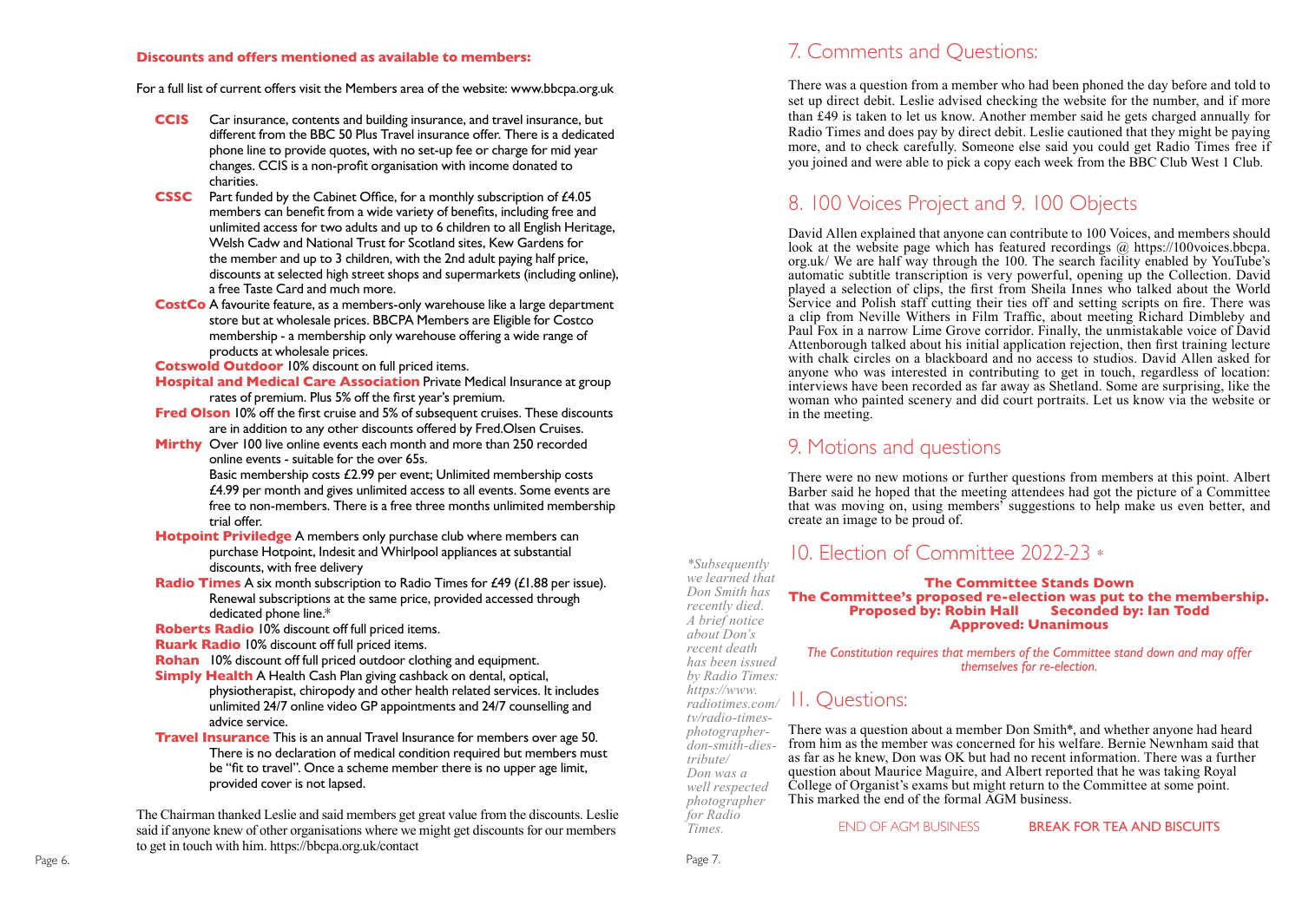#### 12. Address: Your BBC Pension by Catherine Claydon, Chair of BBC Pension Trust Ltd.



*Catherine Claydon Chair of the BBC Pension Trust Ltd.*

**Chairman Albert Barber introduced Catherine Claydon and explained that she had to leave early so would not have time for questions. Any queries could be submitted on paper for later follow-up.** 

Catherine explained that she was the Chair of the Fund; heard a lot about the Pensioners Association from Leslie Huss-Smickler; and liked our activities. The Trust is not doing Pensioner Liaison meetings currently but this meeting was inspiring and a lot could be learned from it. She explained her background in finance and pensions, and that she is now an Independent Pensioner Trustee having previously served with BT, Unilever, British Steel and Barclays amongst others. The BBC Pension Trust is a company, and the Trustees are Directors. There are 4 member-nominated trustees, 4 company-nominated trustees and 3 independents of which she is one.

The goal of the Trust is to ensure all beneficiaries receive the benefits they are entitled to under the Scheme. It monitors the balance, provision for future costs, holds assets on trust and ensures proper administration of the scheme. She has been struck by the positive feedback received, and sees that the team does a superb job. There is a Formal Valuation (like a financial health check) every three years, but it goes on all the time too, looking at the funding, investment, and covenant. They use a prudent forecast, with diverse investment and an appropriate level of risk. The aim is to achieve full funding with limited reliance on the sponsor while decreasing the volatility of the funding level. The covenant means that if assets under-perform, they may have to ask the sponsoring employer to bridge the gap, but Page 8. **Can they afford it? Can allocate 1.** Page 9. **Page 9.** Page 9.

The financial health looks at the funding to reduce the deficit, which is also reviewed every three years and is steadily improving, but a new negotiation is coming up. The last valuation targeted being fully funded by December 2028.

There is an outstanding investment team under James Duberly. An annual look at comparable funds shows the BBC at the higher end of returns. Some lower performing funds may have less investment challenges. The BBC team has reduced risk to steadily match to liabilities, investing in infrastructure, like giant greenhouse investments. The covenant also monitors key developments eg: the Licence Fee. For responsible investments, The fund has a policy giving environmental, social and corporate guidance. There is a focus on climate, aiming at Net Zero by 2050.

There will be winners and losers in the new world economy. The Trust will publish more this year. A new Pensions Regulator Code (PRC) is being brought in, setting out what good looks like, with proposed targets and standards. The BBC is largely there, with its highest score of 94%. Looking forward, there will be the triennial valuation, funding plans, and a longevity risk review. Investment will be responsible, addressing climate change, with the long-term strategy being reviewed after the valuation. The governance and regulation will be looked at considering the new PRC requirements. Catherine concluded by saying that she would love to attend another meeting as an audience member, and to get to know some pensioners.

Albert thanked Catherine and said she had to leave for another meeting.

### 11. Questions and Notes

After Catherine's departure Bernie Newnham asked that, given that Ms Claydon had said that investment is doing well, what are they buying? He was advised to look at the BBC Pensions website @ https://www.bbc.co.uk/mypension/about-the-scheme/top-20 investments/ See below:

#### **Top equity Investments at 31 March 2021**

#### Investment Holding £m

*Does not include any assets held in pooled funds.*

|    | Taiwan Semiconductor Ltd        | 49.9 | FaceBook Inc                          | 46.2 |
|----|---------------------------------|------|---------------------------------------|------|
|    | Samsung Electronics Co Ltd 42.4 |      | 12 Micron Technology Inc              | 27.2 |
|    | Tencent Holdings Ltd            | 41.3 | 13 Daimler AG                         | 27.2 |
| 4  | Amazon.com inc                  | 39.7 | 14 ASML Holding NV                    | 26.9 |
|    | Meituan Dianping                | 38.2 | 15 Kering                             | 26.4 |
| 6  | Alibaba Group Holding Ltd       | 43.3 | 16 Unitedhealth Group Inc             | 26.1 |
|    | <b>Tesla Motors Inc.</b>        | 35.7 | 17 Microsoft Corporation              | 26.1 |
| 8  | Alphabet Inc                    | 48.9 | 18 Netflix Inc                        | 24.9 |
| 9  | Pinduoduo Inc                   | 33.0 |                                       | 21.7 |
| 10 | Illumina Inc                    | 30.7 |                                       | 21.5 |
|    |                                 |      | 19 Nvidia Corporation<br>20 Apple Inc |      |

Another member stated that the 2050 target for Net Zero was too slow, and he wanted Another member stated that the 2050 target for Net Zero was too slow, and he wanted to formally record his disappointment. Another person asked if there is any requirement to invest in UK government bonds, to which Leslie replied no there isn't.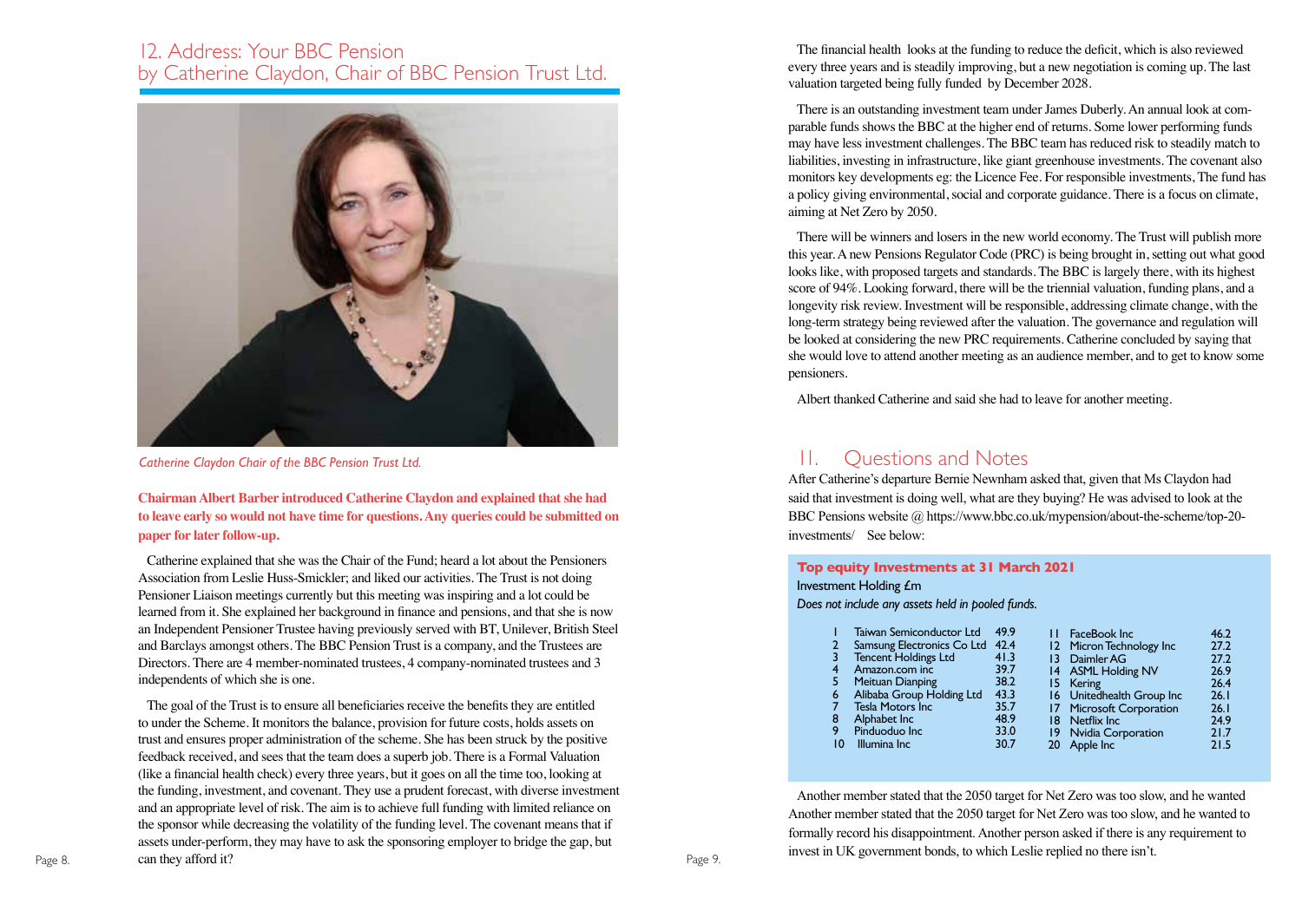# 13. Keynote address by Robert Seatter,<br>Head of History, BBC



*Robert Seatter (right) talking to Khalid Iqbal (Left) (Committee Member)*

> The final session was a presentation by Robert Seatter, Head of History at the BBC, who spoke about the Centenary as 100 years of our BBC, and thanked the audience for helping to build it. He had recently been to Bologna to collect the Marconi Award for the BBC, looking back to the turn of the last century and Guglielmo Marconi's experimentation. By the early 1920's Marconi convinced the British government to launch radio in a naval context, saying in 1929 "I must leave to your imaginations the use which may be made of these new powers. They will probably be as wonderful as anything of which we have experience today".

> 2022 will be a year of celebration, public engagement, dedicated programming, looking forward with learning at its heart, with history and interpretation, and academic partnership. 1953 was the Coronation of Elizabeth the Second, an event of post-war glamour watched by 22 million people. This year there are landmark events as well as the Jubilee; such as Music with Glastonbury and the Proms; Sport with the Commonwealth Games. David Dimbleby will present "A Very British History"; Connie Huq will present "Here's one I made earlier". Past Rewind will dip into the radio archive. There will be dancing, sport, and Dr. Who will be used as a metaphor for BBC re-invention.

Learning will be at its heart, opening the archive for education. There is a project called "Share your Stories" in secondary schools, creating the next generation of story-tellers. The first round was in February; the next will be in September. Robert showed a video of presentations in schools. The idea is to help build relationships and impact positively on lives. There is a project with the Science and Media Museum at Bradford called "Switched on"; there are 1000 digitised Objects; showcases and trails in London and Manchester. The BBC100 website offers History and Interpretation, with a dynamic time-line, 100 Objects, 100 Faces and 100 Voices. They are looking for more audience memories.

100 Objects includes technology, props, costumes and buildings. The Dalek was inspired by a pepperpot. They represent key events and diverse stories, such as Madhur Jaffrey's Indian Cookery Book, and David Bowie's audition panel report saying that he lacked character. David Attenborough's rejected first application was also shown. For Children's TV, "Bill and Ben" and "Blue Peter" feature, and the "Strictly" glitter ball is for everyone.

100 Faces draws from 7 million photos in the BBC collection, and the theme is how broadcasting creates celebrity.

100 Voices includes Frank Gillard's long interviews from the 1950's. Robert asked Professor Hendy what to do with them and he advised putting them in the context of social history and BBC impact. It is a rich interpretation. The BBC version of 100 Voices focusses on leadership, while the Pensioners' Association version largely looks at the workers. Chairman Albert said that it was important to hang on to memories. In another video, David Hendy said that oral history gets straight to personalities, including for example a Malcolm Muggeridge interview with Lord Reith, and an interview with Grace Wyndham Goldie where viewers can note the voices, tone, and how the speakers tell stories. Professor Hendy has a network of academics looking at various social themes. His book took 8 years to write. Robert has written another book, "100 BBC Moments"; there is a quiz book, and another book for children. The academic link is with the University of Sussex, and there will be a "Being Human" festival in November this year. The final celebratory offer is a 50 pence coin from the Royal Mint, in gold, silver or bronze.

Robert said that the anniversary can be used to remind the public what the BBC is about, and the video trailer "This is Our BBC" had been developed to give the message. Albert affirmed that it included BBC moments known by the audience, and Robert said that the Association audience had been shaped by the BBC. Other audiences such as Bournemouth University had not heard of Ronnie Corbett, for example. It is important to start with contemporary images. The BBC is more esteemed abroad than at home, through the World Service, and people like Cathy Flower.

There was an audience question about how to influence the Secretary of State, which was deferred for this meeting. Someone else commented that science had been missed out, but Robert explained that there was a whole oral history project on science. A member thanked him for mentioning Cathy Flower and Robert said that he had worked with her. There were no more questions.

Chairman Albert said that Robert is key to opening up the BBC to the public, and that we will have a very different BBC in 30 years' time. It is something precious, and we must not lose it. He thanked Robert for his presentation, and closed the meeting.

#### **END OF MEETING**